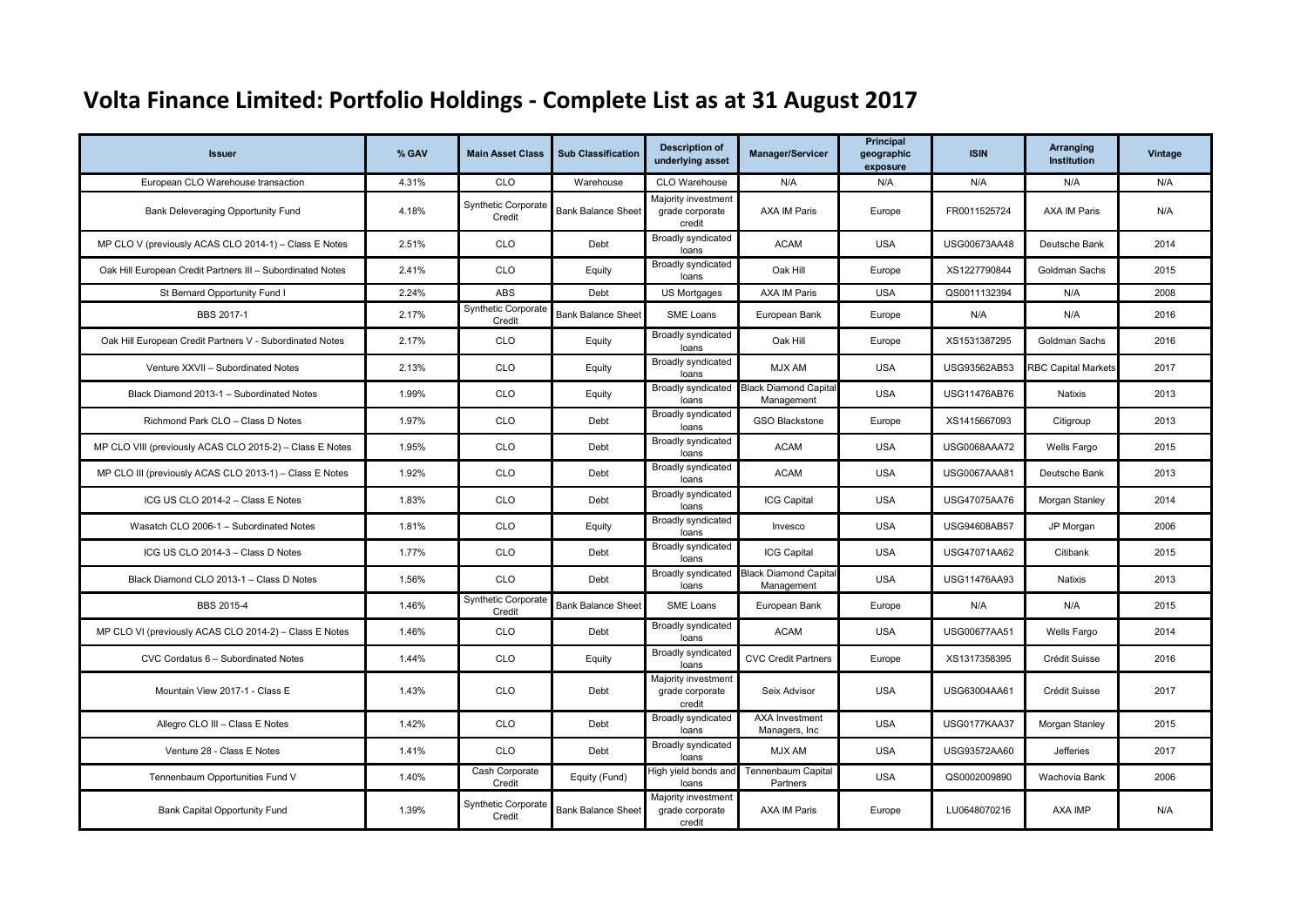| <b>Issuer</b>                                           | % GAV | <b>Main Asset Class</b>              | <b>Sub Classification</b> | <b>Description of</b><br>underlying asset        | <b>Manager/Servicer</b>                    | Principal<br>geographic<br>exposure | <b>ISIN</b>         | Arranging<br><b>Institution</b> | Vintage |
|---------------------------------------------------------|-------|--------------------------------------|---------------------------|--------------------------------------------------|--------------------------------------------|-------------------------------------|---------------------|---------------------------------|---------|
| Flatiron CLO 2015-1 - Class E Notes                     | 1.34% | <b>CLO</b>                           | Debt                      | Broadly syndicated<br>loans                      | Nylim                                      | <b>USA</b>                          | <b>USG3554YAA04</b> | Morgan Stanley                  | 2015    |
| MP CLO VII (previously ACAS CLO 2015-1) - Class E Notes | 1.32% | CLO                                  | Debt                      | Broadly syndicated<br>loans                      | <b>ACAM</b>                                | <b>USA</b>                          | <b>USG0067UAA46</b> | Deutsche Bank                   | 2015    |
| CIFC 2017-2 - Subordinated Notes                        | 1.32% | CLO                                  | Equity                    | <b>Broadly syndicated</b><br>loans               | CIFC Management<br>CLO LLC                 | <b>USA</b>                          | USG2146YAC33        | Morgan Stanley                  | 2017    |
| BBS 2015-2                                              | 1.26% | <b>Synthetic Corporate</b><br>Credit | <b>Bank Balance Sheet</b> | Majority investment<br>grade corporate<br>credit | Major European Bank                        | Europe                              | N/A                 | N/A                             | 2015    |
| Regatta 6 Funding - Class E Notes                       | 1.24% | CLO                                  | Debt                      | Broadly syndicated<br>loans                      | <b>RLM</b>                                 | <b>USA</b>                          | USG74779AA04        | Morgan Stanley                  | 2016    |
| Denali Capital CLO XII - Class E Notes                  | 1.22% | <b>CLO</b>                           | Debt                      | Broadly syndicated<br>loans                      | Denali Capital                             | <b>USA</b>                          | USG62651AA51        | <b>BNP Paribas</b>              | 2016    |
| Allegro CLO III - Class D Notes                         | 1.22% | <b>CLO</b>                           | Debt                      | <b>Broadly syndicated</b><br>loans               | <b>AXA Investment</b><br>Managers, Inc     | <b>USA</b>                          | USG01761AE86        | Morgan Stanley                  | 2015    |
| Crescent European Specialty Lending Fund                | 1.21% | Cash Corporate<br>Credit             | Equity (Fund)             | Loans                                            | <b>Crescent Capital</b><br>Group           | Europe                              | QS0001117686        | N/A                             | N/A     |
| Shackleton - XI - E                                     | 1.18% | <b>CLO</b>                           | Debt                      | Broadly syndicated<br>loans                      | Alcentra                                   | <b>USA</b>                          | USG81035AA82        | <b>Barclays</b>                 | 2017    |
| CMV <sub>1</sub>                                        | 1.17% | <b>CLO</b>                           | <b>CMV</b>                | <b>Broadly syndicated</b><br>loans               | Global CLO Manager                         | Global                              | N/A                 | N/A                             | N/A     |
| Laurelin 2016-1 - Class E Notes                         | 1.17% | CLO                                  | Debt                      | <b>Broadly syndicated</b><br>loans               | Golden Tree                                | Europe                              | XS1432497516        | Crédit Suisse                   | 2016    |
| Apex 2017-2 - Class E Notes                             | 1.16% | CLO                                  | Debt                      | Broadly syndicated<br>loans                      | <b>Apex Credit Partners</b><br><b>LLC</b>  | <b>USA</b>                          | <b>USG0471VAA29</b> | <b>BNP Paribas</b>              | 2017    |
| Mountain View CLO X - Class E Notes                     | 1.15% | <b>CLO</b>                           | Debt                      | Broadly syndicated<br>loans                      | Seix Advisor                               | <b>USA</b>                          | USG63005AA37        | Morgan Stanley                  | 2015    |
| Laurelin 2016-1 - Subordinated Notes                    | 1.06% | <b>CLO</b>                           | Equity                    | Broadly syndicated<br>loans                      | Golden Tree                                | Europe                              | XS1432497789        | Crédit Suisse                   | 2016    |
| Jubilee 2016-17 - Subordinated Notes                    | 1.05% | <b>CLO</b>                           | Equity                    | Broadly syndicated<br>loans                      | Alcentra                                   | Europe                              | XS1449964888        | Morgan Stanley                  | 2016    |
| Galaxy 2016-22 - Class E2 Notes                         | 0.99% | CLO                                  | Debt                      | Broadly syndicated<br>loans                      | Pinnebridge                                | <b>USA</b>                          | USG26055AB24        | Goldman Sachs                   | 2016    |
| BBS 2016-1                                              | 0.99% | <b>Synthetic Corporate</b><br>Credit | <b>Bank Balance Sheet</b> | Majority investment<br>grade corporate<br>credit | Major European Bank                        | Europe                              | N/A                 | N/A                             | 2016    |
| KKR CLO 14 - Class D Notes                              | 0.98% | CLO                                  | Debt                      | <b>Broadly syndicated</b><br>loans               | <b>KKR</b> Investment<br>Manager           | <b>USA</b>                          | USG52786AA19        | Natixis                         | 2016    |
| Fintake European Leasing DAC                            | 0.98% | ABS                                  | Residual                  | <b>Equipment leases</b>                          | N/A                                        | Europe                              | XS1369619264        | N/A                             | 2016    |
| ICG US CLO 2015-2 - Class E Notes                       | 0.98% | CLO                                  | Debt                      | Broadly syndicated<br>loans                      | <b>ICG Capital</b>                         | <b>USA</b>                          | USG47091AA43        | Morgan Stanley                  | 2015    |
| BBS 2015-3                                              | 0.94% | Synthetic Corporate<br>Credit        | <b>Bank Balance Sheet</b> | Majority investment<br>grade corporate<br>credit | Major European Bank                        | Europe                              | N/A                 | N/A                             | 2015    |
| Black Diamond CLO 2014-1 - Class D Notes                | 0.94% | CLO                                  | Debt                      | Broadly syndicated<br>loans                      | <b>Black Diamond Capital</b><br>Management | <b>USA</b>                          | USG11496AA73        | JP Morgan                       | 2014    |
| Arese European CLO VI - Subordinated Notes              | 0.93% | <b>CLO</b>                           | Equity                    | Broadly syndicated<br>loans                      | Arese Europe                               | Europe                              | XS0951556850        | Crédit Suisse                   | 2013    |
| Dorchester Park 2015-1 - Class F Notes                  | 0.93% | <b>CLO</b>                           | Debt                      | Broadly syndicated<br>loans                      | <b>GSO Blackstone</b>                      | <b>USA</b>                          | USG28175AB66        | Deutsche Bank                   | 2015    |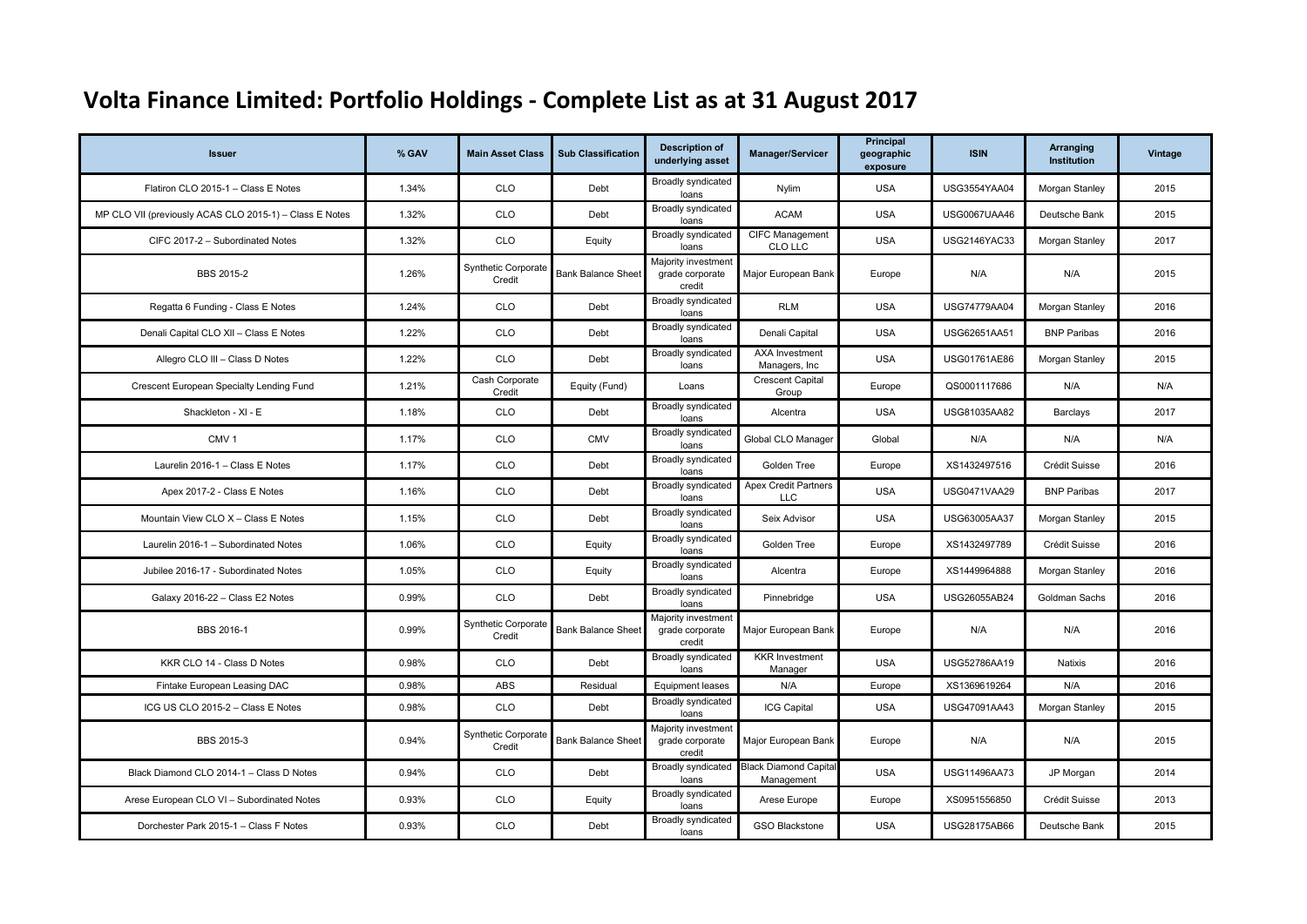| <b>Issuer</b>                                                 | % GAV | <b>Main Asset Class</b>       | <b>Sub Classification</b> | <b>Description of</b><br>underlying asset        | <b>Manager/Servicer</b>                    | Principal<br>geographic<br>exposure | <b>ISIN</b>         | Arranging<br><b>Institution</b>         | Vintage |
|---------------------------------------------------------------|-------|-------------------------------|---------------------------|--------------------------------------------------|--------------------------------------------|-------------------------------------|---------------------|-----------------------------------------|---------|
| Santander Consumer Spain Auto 2014-1 (SANCF)                  | 0.88% | ABS                           | Residual                  | European Consumer<br>ABS Auto                    | <b>BANCO SANTANDER</b>                     | Europe                              | ES0305053045        | <b>Banco Santander</b>                  | 2014    |
| Flatiron CLO 2015-1 - Class F Notes                           | 0.87% | <b>CLO</b>                    | Debt                      | Broadly syndicated<br>loans                      | Nylim                                      | <b>USA</b>                          | <b>USG3554YAB86</b> | Morgan Stanley                          | 2015    |
| Adagio V Equity - Subordinated Notes                          | 0.86% | CLO                           | Equity                    | Broadly syndicated<br>loans                      | <b>AXA Investment</b><br>Managers, Inc     | Europe                              | XS1405770147        | JP Morgan                               | 2016    |
| MP CLO VII (previously ACAS CLO 2015-1) - Class F Notes       | 0.76% | <b>CLO</b>                    | Debt                      | Broadly syndicated<br>loans                      | <b>ACAM</b>                                | <b>USA</b>                          | <b>USG0067UAB29</b> | Deutsche Bank                           | 2015    |
| ICG 2016-1 - Class D Notes                                    | 0.73% | CLO                           | Debt                      | <b>Broadly syndicated</b><br>loans               | <b>ICG Capital</b>                         | <b>USA</b>                          | <b>USG4709FAA33</b> | Citibank                                | 2016    |
| <b>GALAXY XXIII - Class E Notes</b>                           | 0.73% | <b>CLO</b>                    | Debt                      | Broadly syndicated<br>loans                      | Pinebridge                                 | <b>USA</b>                          | <b>USG2589RAA61</b> | Morgan Stanley                          | 2017    |
| MP CLO VIII (previously ACAS CLO 2015-2) - Subordinated Notes | 0.73% | <b>CLO</b>                    | Equity                    | Broadly syndicated<br>loans                      | <b>ACAM</b>                                | <b>USA</b>                          | USG0068AAB55        | Wells Fargo                             | 2015    |
| ICG 2014-2 Subordinated Notes                                 | 0.72% | <b>CLO</b>                    | Equity                    | Broadly syndicated<br>loans                      | <b>ICG Debt Advisors</b>                   | <b>USA</b>                          | USG47075AC33        | Morgan Stanley                          | 2014    |
| <b>BBS 2015-1</b>                                             | 0.72% | Synthetic Corporate<br>Credit | <b>Bank Balance Sheet</b> | Majority investment<br>grade corporate<br>credit | Major European Bank                        | Other                               | N/A                 | N/A                                     | 2015    |
| Dorchester Park CLO - Subordinated Notes                      | 0.72% | CLO                           | Equity                    | Broadly syndicated<br>loans                      | <b>GSO Blackstone</b>                      | <b>USA</b>                          | USG28175AC40        | Deutsche Bank                           | 2015    |
| Shackleton 2017-X CLO - Class E Notes                         | 0.71% | CLO                           | Debt                      | Broadly syndicated<br>loans                      | Alcentra                                   | <b>USA</b>                          | USG8103XAA75        | <b>BNP Paribas</b>                      | 2017    |
| OFSI VIII - Class E Notes                                     | 0.70% | CLO                           | Debt                      | Majority investment<br>grade corporate<br>credit | OFS CLO Manager                            | <b>USA</b>                          | <b>USG6719EAA94</b> | Nomura                                  | 2017    |
| MP CLO X R - Class E Notes                                    | 0.70% | <b>CLO</b>                    | Debt                      | Broadly syndicated<br>loans                      | Marble Point                               | <b>USA</b>                          | <b>USG5806RAA61</b> | Greens Ledge<br>Capital                 | 2017    |
| Regatta 8 Funding - Class E Notes                             | 0.66% | CLO                           | Debt                      | Broadly syndicated<br>loans                      | Regatta Loan<br>Management                 | <b>USA</b>                          | USG74826AA98        | <b>Bank of America</b><br>Merrill Lynch | 2017    |
| ACAS CLO 2014-2 - Subordinated Notes                          | 0.56% | CLO <sub></sub>               | Equity                    | Broadly syndicated<br>loans                      | <b>ACAM</b>                                | <b>USA</b>                          | <b>USG00677AB35</b> | Wells Fargo                             | 2014    |
| KKR CLO 17 - Class E Notes                                    | 0.55% | <b>CLO</b>                    | Debt                      | <b>Broadly syndicated</b><br>loans               | <b>KKR</b> Investment<br>Manager           | <b>USA</b>                          | USG52779AA67        | <b>Barclays</b>                         | 2017    |
| NEUB 2017-24 - Class E Notes                                  | 0.55% | <b>CLO</b>                    | Debt                      | Broadly syndicated<br>loans                      | Neuberger Berman<br>Loan Advisers LLC      | <b>USA</b>                          | USG6460EAA04        | Wells Fargo                             | 2017    |
| Batallion CLO 2007-1 - Subordinated Notes                     | 0.51% | CLO                           | Equity                    | <b>Broadly syndicated</b><br>loans               | <b>Brigade Capital</b><br>Management       | <b>USA</b>                          | USG08887AA27        | Deutsche Bank                           | 2007    |
| CVC Cordatus Loan Fund III - Subordinated Notes               | 0.50% | CLO                           | Equity                    | <b>Broadly syndicated</b><br>loans               | <b>CVC Credit Partners</b>                 | Europe                              | XS1052142608        | Goldman Sachs                           | 2014    |
| Allegro IV - Class E                                          | 0.49% | <b>CLO</b>                    | Debt                      | Broadly syndicated<br>loans                      | AXA Investment<br>Managers, Inc            | <b>USA</b>                          | USG01787AA15        | Goldman Sachs                           | 2016    |
| ACAS CLO 2013-1 - Class F Notes                               | 0.49% | <b>CLO</b>                    | Debt                      | Broadly syndicated<br>loans                      | <b>ACAM</b>                                | <b>USA</b>                          | <b>USG0067AAB64</b> | Deutsche Bank                           | 2013    |
| Babson 2016-2 - Subordinated Notes                            | 0.40% | <b>CLO</b>                    | Equity                    | Broadly syndicated<br>loans                      | <b>Babson Capital</b>                      | <b>USA</b>                          | <b>USG0761AAB55</b> | Morgan Stanley                          | 2016    |
| Black Diamond 2014-1 Subordinated Notes                       | 0.39% | CLO                           | Equity                    | Broadly syndicated<br>loans                      | <b>Black Diamond Capital</b><br>Management | <b>USA</b>                          | USG11496AB56        | JP Morgan                               | 2014    |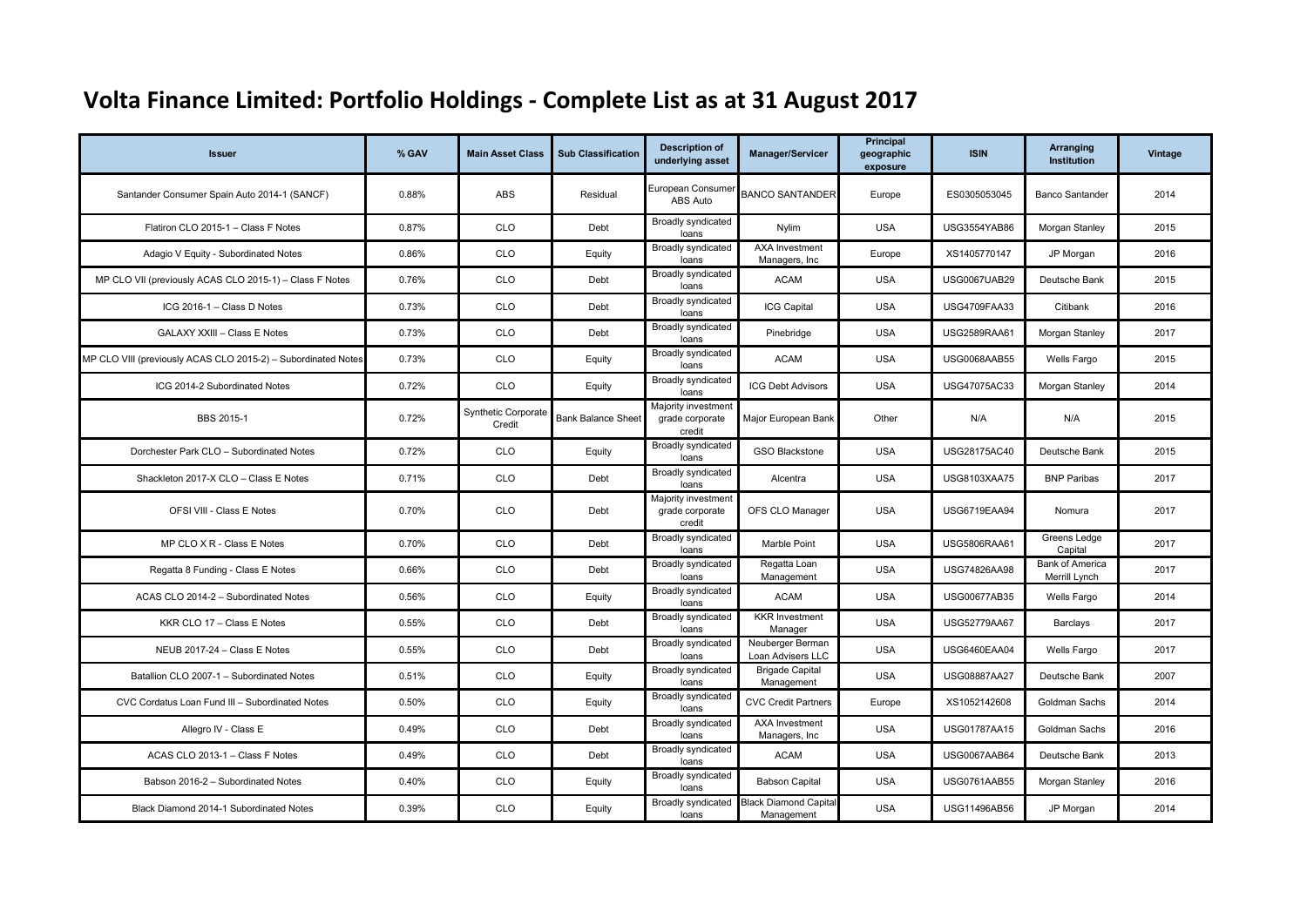| <b>Issuer</b>                                             | % GAV | <b>Main Asset Class</b>              | <b>Sub Classification</b> | <b>Description of</b><br>underlying asset | <b>Manager/Servicer</b> | Principal<br>geographic<br>exposure | <b>ISIN</b>         | Arranging<br><b>Institution</b> | Vintage |
|-----------------------------------------------------------|-------|--------------------------------------|---------------------------|-------------------------------------------|-------------------------|-------------------------------------|---------------------|---------------------------------|---------|
| BBS 2013-1                                                | 0.35% | <b>Synthetic Corporate</b><br>Credit | <b>Bank Balance Sheet</b> | SME Loans                                 | European Bank           | Europe                              | N/A                 | N/A                             | 2013    |
| Arese 6 (Reset) - Class F Notes                           | 0.34% | <b>CLO</b>                           | Debt                      | <b>Broadly syndicated</b><br>loans        | Ares Management         | Europe                              | XS1594292028        | <b>Barclays</b>                 | 2017    |
| Flatiron CLO 2015-1 - Subordinated Notes                  | 0.31% | <b>CLO</b>                           | Equity                    | Broadly syndicated<br>loans               | Nylim                   | <b>USA</b>                          | <b>USG3554YAC69</b> | Morgan Stanley                  | 2015    |
| Oak Hill European Credit Partners II - Subordinated Notes | 0.19% | <b>CLO</b>                           | Equity                    | Broadly syndicated<br>loans               | Oak Hill                | Europe                              | XS0300349700        | Deutsche Bank                   | 2007    |
| Sands Point Funding - Subordinated Notes                  | 0.13% | <b>CLO</b>                           | Equity                    | Middle market loans                       | Guggenheim              | <b>USA</b>                          | <b>USG7800DAA93</b> | Deutsche Bank                   | 2006    |
| Venture XXVII - Subordinated Fee Notes                    | 0.12% | <b>CLO</b>                           | Equity                    | Broadly syndicated<br>loans               | MJX AM                  | <b>USA</b>                          | USG93562AC37        | <b>RBS Capital Markets</b>      | 2017    |
| Carlyle HY Partners IX - Subordinated Notes               | 0.08% | <b>CLO</b>                           | Equity                    | <b>Broadly syndicated</b><br>loans        | Carlyle                 | <b>USA</b>                          | KYG1908R1048        | Lehman Brothers                 | 2006    |
| Opera Structured Credit Offshore - Series A-2A Notes      | 0.03% | <b>CLO</b>                           | Equity                    | <b>Broadly syndicated</b><br>loans        | <b>AXA IM Paris</b>     | <b>USA</b>                          | XS0244258272        | <b>UBS</b>                      | 2006    |
| GoldenTree Loan Opportunities IV - Subordinated Notes     | 0.03% | <b>CLO</b>                           | Equity                    | Broadly syndicated<br>loans               | Golden Tree             | <b>USA</b>                          | USG39607AC37        | Deutsche Bank                   | 2007    |
| Prelude Credit Alpha                                      | 0.00% | <b>CLO</b>                           | Equity                    | Broadly syndicated<br>loans               | <b>AXA IM Paris</b>     | <b>USA</b>                          | XS0205131013        | Wachovia Bank                   | 2006    |
| LightPoint CLO V - Subordinated Notes                     | 0.00% | <b>CLO</b>                           | Equity                    | Broadly syndicated<br>loans               | Neuberger Berman        | <b>USA</b>                          | <b>USG5487GAG31</b> | Crédit Suisse                   | 2006    |
| Denali Capital 2005-V - Subordinated Notes                | 0.00% | <b>CLO</b>                           | Equity                    | <b>Broadly syndicated</b><br>loans        | Denali Capital          | <b>USA</b>                          | USG62553AA35        | JP Morgan                       | 2005    |
| LightPoint Pan-European CLO 2006 - Subordinated Notes     | 0.00% | <b>CLO</b>                           | Equity                    | <b>Broadly syndicated</b><br>loans        | Neuberger Berman        | Europe                              | XS0282169803        | Crédit Suisse                   | 2006    |
| Fintake / NBB Warrant                                     | 0.00% | ABS                                  | Residual                  | Warrant                                   | N/A                     | N/A                                 | 000GB1119154        | N/A                             | N/A     |